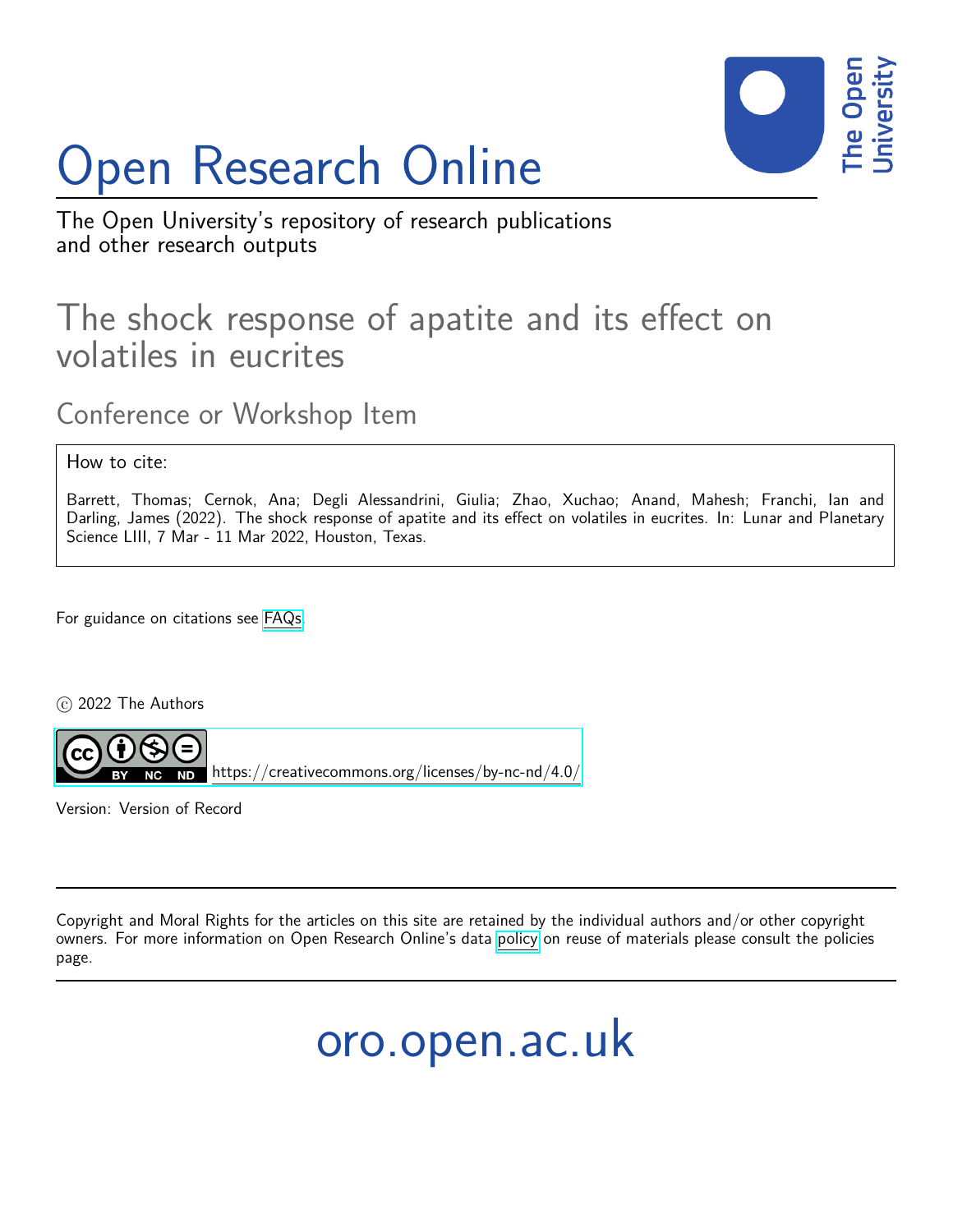THE SHOCK RESPONSE OF APATITE AND ITS EFFECT ON VOLATILES IN EUCRITES. T. J. Barrett<sup>1</sup>, A. Černok<sup>1</sup>, G. Degli-Alessandrini<sup>1</sup>, X. Zhao<sup>1</sup>, M. Anand<sup>1,2</sup>, I. A. Franchi<sup>1</sup> and J. Darling<sup>3</sup>. <sup>1</sup>School of Physical Sciences, The Open University, Walton Hall, Milton Keynes, MK7 6AA, UK (E-mail: thomas.barrett@open.ac.uk), <sup>2</sup>Department of Earth Sciences, The Natural History Museum, London, SW7 5BD, UK, <sup>3</sup>School of the Environment, Geography & Geosciences, University of Portsmouth, Portsmouth, PO1 3QL, UK.

**Introduction:** The abundance and isotopic composition of volatile elements in meteorites are critical for understanding planetary evolution given their importance in a variety of geochemical processes (e.g. [1]). As such, there has been significant interest in the mineral apatite, which is known to contain appreciable amounts of volatile elements. Because shock-induced deformation is pervasive in meteorite samples, it is important to determine if the process has affected their volatile abundance and isotopic composition.

Electron Backscatter Diffraction (EBSD) analyses provide crystallographic information at the  $\mu$ m and subµm length scales. Recently, greater complexity in microscale deformation features with increasing shock pressure has been observed in phosphate minerals [2–4] and its effect on the abundance and isotopic composition of H has been explored [5].

In this study we investigate the potential linkage between µm-scale shock structures of apatite grains from six eucrites across a broad range of shock stages (S1–S5) using EBSD combined with NanoSIMS volatile abundance and isotopic composition of hydrogen and chlorine.

**Samples:** The samples selected, in order of shock grade, are as follows: Dar al Gani (DaG) 945 (S1), Millbillillie (S2), Stannern (S2), Puerto Lápice (S3), Cachari (S4) and Padvarninkai (S5).

**Methods:** The lattice orientation and internal microstructure of apatite grains were investigated using EBSD on a Zeiss Supra 55VP FEG-SEM equipped with an Oxford Instruments EBSD detector located at The Open University (OU). The step size used ranged from 300 nm to 750 nm with binning ranging from  $2\times2$  pixels to 4×4 pixels. Generated electron backscatter patterns were matched to a hexagonal unit cell [6]. Results were processed using Oxford Instruments HKL Channel 5 software. The H and Cl volatile abundance and isotopic composition in apatite were measured using the Cameca NanoSIMS 50L at the OU in scanning ion imaging mode and spot mode for Cl and H, respectively. Both sets of analyses are based on well-established protocols [e.g. 7–9]. Measured D/H ratios are spallation corrected.

**Results and Discussion:** A total of 23 EBSD maps were collected for 27 individual apatite grains across the six eucrites (Fig. 1). A total of 19 Cl measurements and 17 correlated H measurements were made on 12 apatite grains from the higher shock samples (S3–S5) and combined with literature data for lower shocked samples (Fig. 2) [7, 10].



*Figure 1: EBSD Band Contrast (BC) images overlain with Grain Reference Orientation Deviation (GROD) maps of apatite with progressive shock deformation. S2 (a): Stannern, S2(b): Millbillillie.*

At stage S1, apatite in EBSD occur as single crystals with high BC values, a measure of diffraction pattern quality, with no obvious signs of internal deformation in GROD as anything <2° can be considered 'strain free' (Fig. 1). Pole Figures (PF) show tight clustering of orientation data  $({\sim}3^{\circ})$ . As such, these grains are considered strain free and have comparable levels of strain to unshocked terrestrial igneous apatite. H data for DaG 945 [7] are invariant both within the sample and when compared to samples of higher shock grades (Fig. 2). Chlorine, on the other hand, displays a significantly <sup>37</sup>Cl-rich signature [10]. Given the undeformed nature of apatite grains, however, it is unlikely the elevated signature was caused by shock deformation and more likely caused by another process such as magmatic degassing [10].

For S2, samples show incipient brecciation, with fractures forming a network of sub-linear features crosscutting the apatite, with no obvious preferred orientation. The broken blocks of apatite typically have